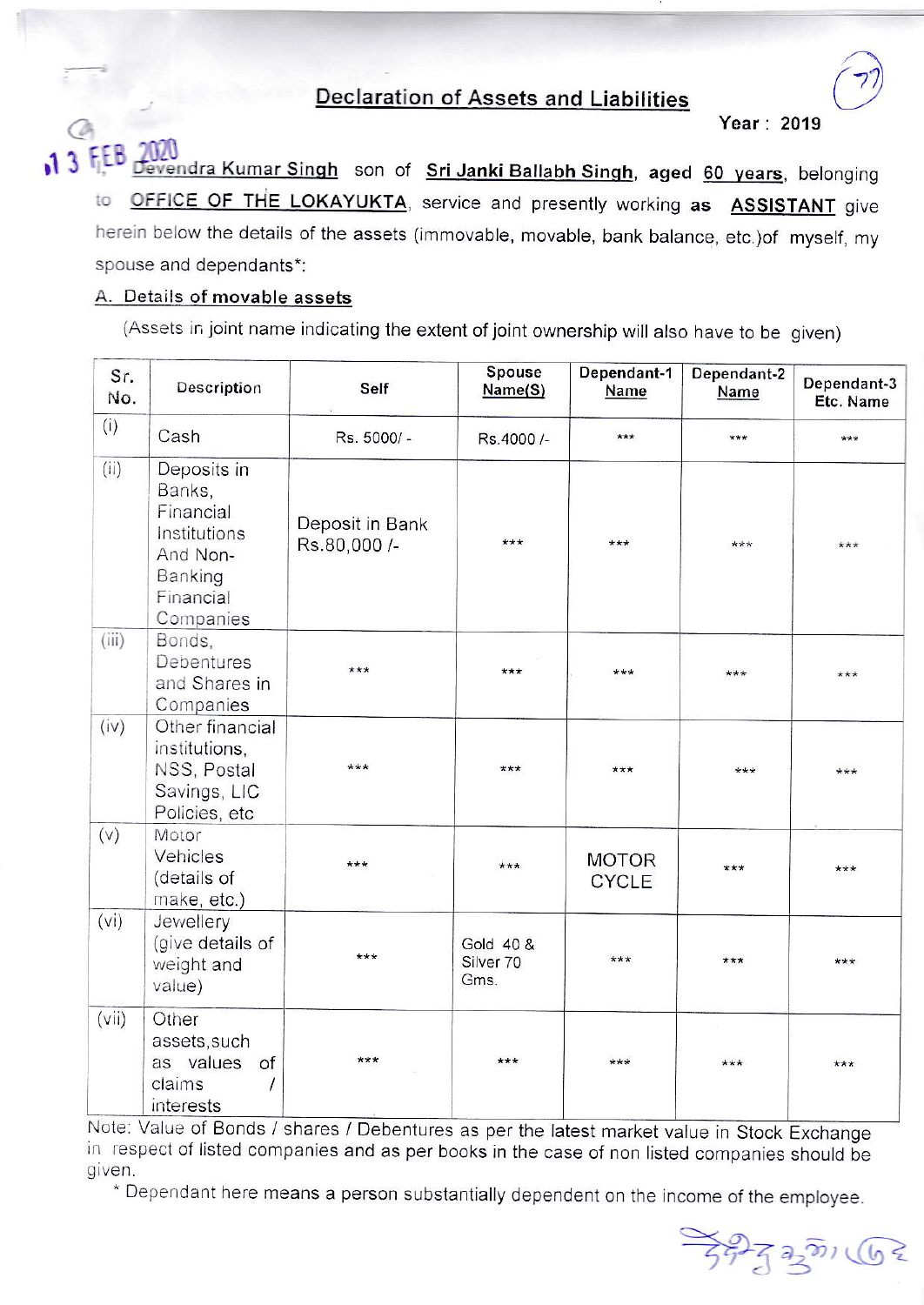## **C**tails of Immovable assets

B.



[Note: Properties in joint ownership indicating the extent of joint ownership will also have to be indicated]

| Sr.<br>No. | Description                                                                                                                                                        | Self                                                                                | <b>Spouse</b><br>Name(S) | Dependant-1<br>Name | Dependant-2<br>Name | Dependant-3<br>Etc. Name |
|------------|--------------------------------------------------------------------------------------------------------------------------------------------------------------------|-------------------------------------------------------------------------------------|--------------------------|---------------------|---------------------|--------------------------|
| (i)        | Agricultural Land<br>- Location(s)<br>- Survey number(s)<br>- Extent (Total<br>measurement)<br>-Current market<br>value                                            | <b>Ancestral Property</b><br>Vill-Mundipur<br>P.o. Akangar Sarai,<br>Dist. Nalanda. | ***                      | ***                 | $***$               | ***                      |
| (ii)       | Non-Agricultural<br>Land<br>- Location(s)<br>- Survey number(s)<br>- Extent (Total<br>measurement)<br>- Current market<br>value                                    | $***$                                                                               | <b>NIL</b>               | ***                 | ***                 | ***                      |
| (iii)      | <b>Buildings</b><br>Commercial and<br>residential)<br>- Location(s)<br>- Survey /door<br>number(s)<br>- Extent (Total<br>measurement)<br>- Current market<br>value | <b>Ancestral Property</b><br>Vill-Mundipur<br>P.o. Akangar Sarai,<br>Dist. Nalanda. | $+ + +$                  | $***$               | $***$               | ***                      |
| (iv)       | Houses / Apartments,<br>etc.<br>- Location(s)<br>- Survey /door<br>number(s)<br>- Extent (Total<br>measurement) -<br>Current market<br>value                       | <b>Ancestral Property</b><br>Vill-Mundipur<br>P.o. Akangar Sarai,<br>Dist. Nalanda. | ***                      | h,<br>***           | ***                 | ***                      |
| (v)        | Others (such as<br>interest in property)                                                                                                                           | ***                                                                                 | ***                      | ***                 | $***$               | ***                      |

(2) I give herein below the details of my liabilities / overdues to public financial institutions and government dues:-[Note : Please give separate details for each item)

| Sr.<br>No. | Description                                                                                | Name & address of Bank / Financial<br>Institutions(s) / Department (s) | <b>Amount outstanding</b><br>as on |
|------------|--------------------------------------------------------------------------------------------|------------------------------------------------------------------------|------------------------------------|
| (a)        | (i) Loans from Banks                                                                       | 10,00,000/-                                                            | Rs. 1,62,623/-                     |
|            | (ii) Loans from financial institutions<br>H.B.A. By Govt. of Bihar - Principal             | $***$                                                                  | ***                                |
|            | (iii) Government Dues:<br>(a) dues to departments dealing with<br>government accommodation | ***                                                                    | ***                                |
|            | (b) dues to departments dealing with<br>supply of water                                    | ***                                                                    | ***                                |
|            | (c) dues to departments dealing with<br>supply of electricity                              | $***$                                                                  | ***                                |
|            | (d) dues to departments dealing with<br>telephones                                         | $***$                                                                  |                                    |

万中文吧 (42